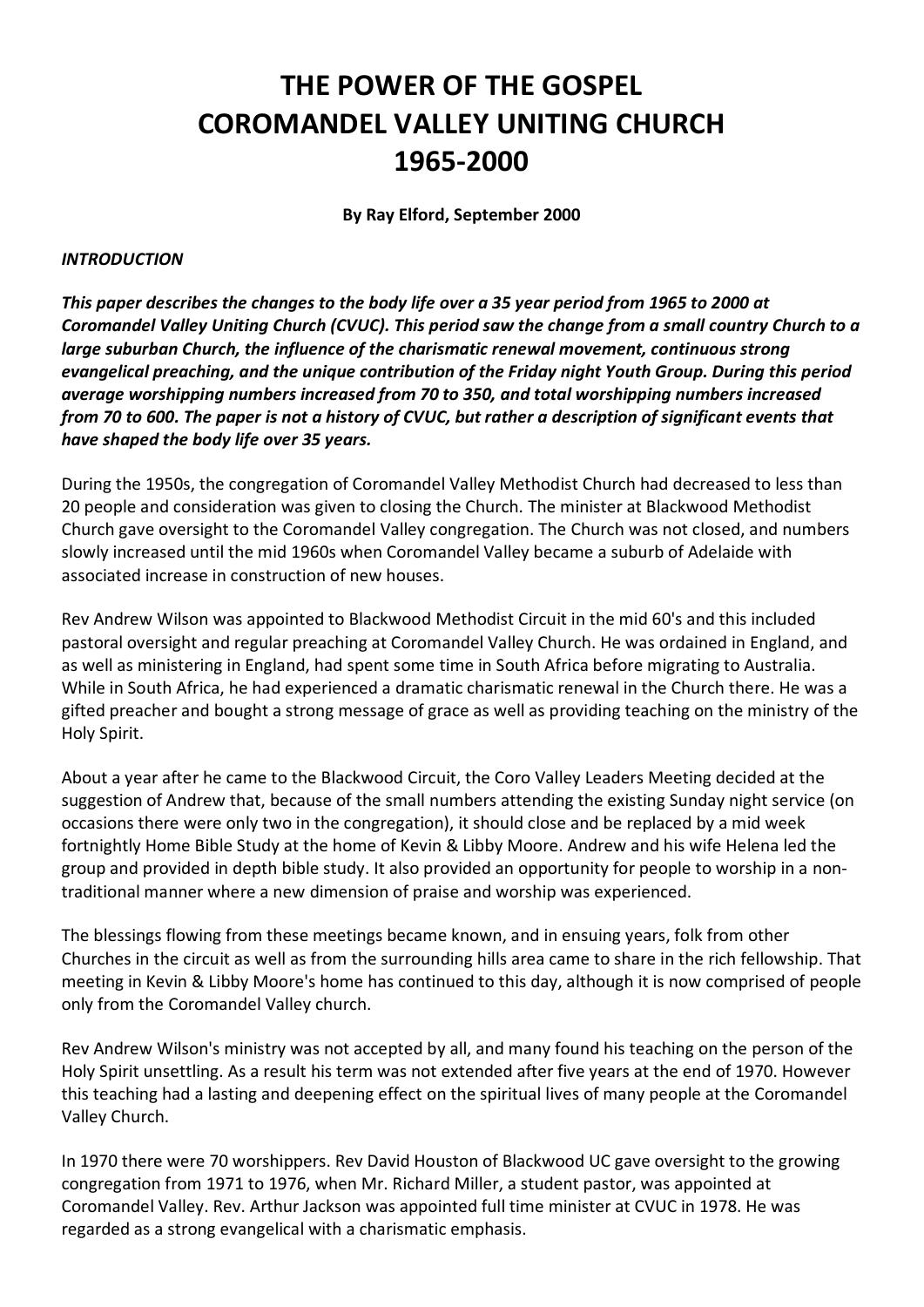In the mid 1960s and early 1970s, God moved sovereignly in outpouring of his Holy Spirit in the main line Churches in Australia. This became known as Charismatic Renewal. The word charismatic was used to denote the Gifts of the Spirit, which accompanied the renewal. Large numbers of young people became Christians and many older people were renewed in their faith.

Gifts of speaking in tongues, prophecy, miracles, physical healings, and other manifestations of the gifts of the Spirit often accompanied the renewal. There developed a new love between people in the body, and scripture became alive in a new dimension. The renewal was also characterised by the singing of new songs particularly scripture put to song. There was a new understanding of praise and worship before the Lord. The old hymns of Charles Wesley became alive in a new way. It was like a repeat of the Acts of the Apostles.

Not all Churches experienced this revival, and many UC ministers were sceptical about the renewal. Prior to the renewal many people in our Churches had placed ministers on spiritual pedestals, and their spiritual life was determined by the life of the minister. After renewal, people had a new boldness through the Holy Spirit to minister in a lay capacity. The Uniting Church in Australia largely misunderstood the charismatic movement, and many people experiencing charismatic renewal turned to the Pentecostal Church for teaching and guidance. A number of people left the Uniting Church at that time to join the Pentecostal Church.

At CVUC, in the early 1970s, three significant events occurred which had a long term impact on the life of the Church. - the commencement in 1970 of a Charismatic Hills fellowship meeting in Blackwood Methodist Church and All hallows Anglican Church, the commencement in 1972 at Coromandel Valley Church of Saturday night charismatic meetings in homes and a Friday night praise/worship/bible study, senior youth group. At the Saturday night fellowship nights, families gathered for praise, worship, teaching and bible study. In the prayer time at the end of the Saturday meeting, healing and other gifts of the Spirit were experienced from young children to older adults.

The meetings were arranged independently of the Church leadership, and were led by lay people. Because there was an outlet for charismatic praise and worship, people did not leave CVUC even though the Sunday services morning were very traditional. Whole families came to a new understanding of the saving power of Jesus and the work of the Holy Spirit as a result of these meetings

In the mid 1970s many folk from CVUC would attend regular night worship at Pentecostal Churches, in particular, Bethesda Christian Outreach, Sturt St CRC, and Klemzig AOG, and were influenced by Pentecostal theology. A night service commenced at CVUC for those requiring a more Pentecostal worship style compared to the traditional UC morning worship.

At the Friday night youth group, many young people became Christians and experienced the manifestation of gifts of the Spirit. The leaders of the youth group became pastors to the young people and many of the young people saw Friday night youth group as their Church. Very few were involved in the Sunday morning services. The youth group was atypical of youth groups in the Uniting Church and the group felt more aligned with Pentecostal Churches than with the Uniting Church. Most of the speakers came from Pentecostal Churches who could relate to the young people. Most UC ministers were viewed with suspicion and ignored, with the notable exception of Rev Dan and Sue Armstrong from Sydney. Dan was a speaker in Adelaide at one of the SA charismatic conventions in 1975 and has had continuous ministry in South Australia up to the mid 1990s.

CVUC young people ran their own camps and did not join with the wider Church youth camps until Dan Armstrong preached at one of the Mt Barker Easter camps. These camps, arranged by Rev. Horrie Dunkin, had a reputation of being strongly evangelical and charismatic. A number of CVUC young people attended, and subsequently Dan spoke at a number of CVUC camps, often including Con Stamos from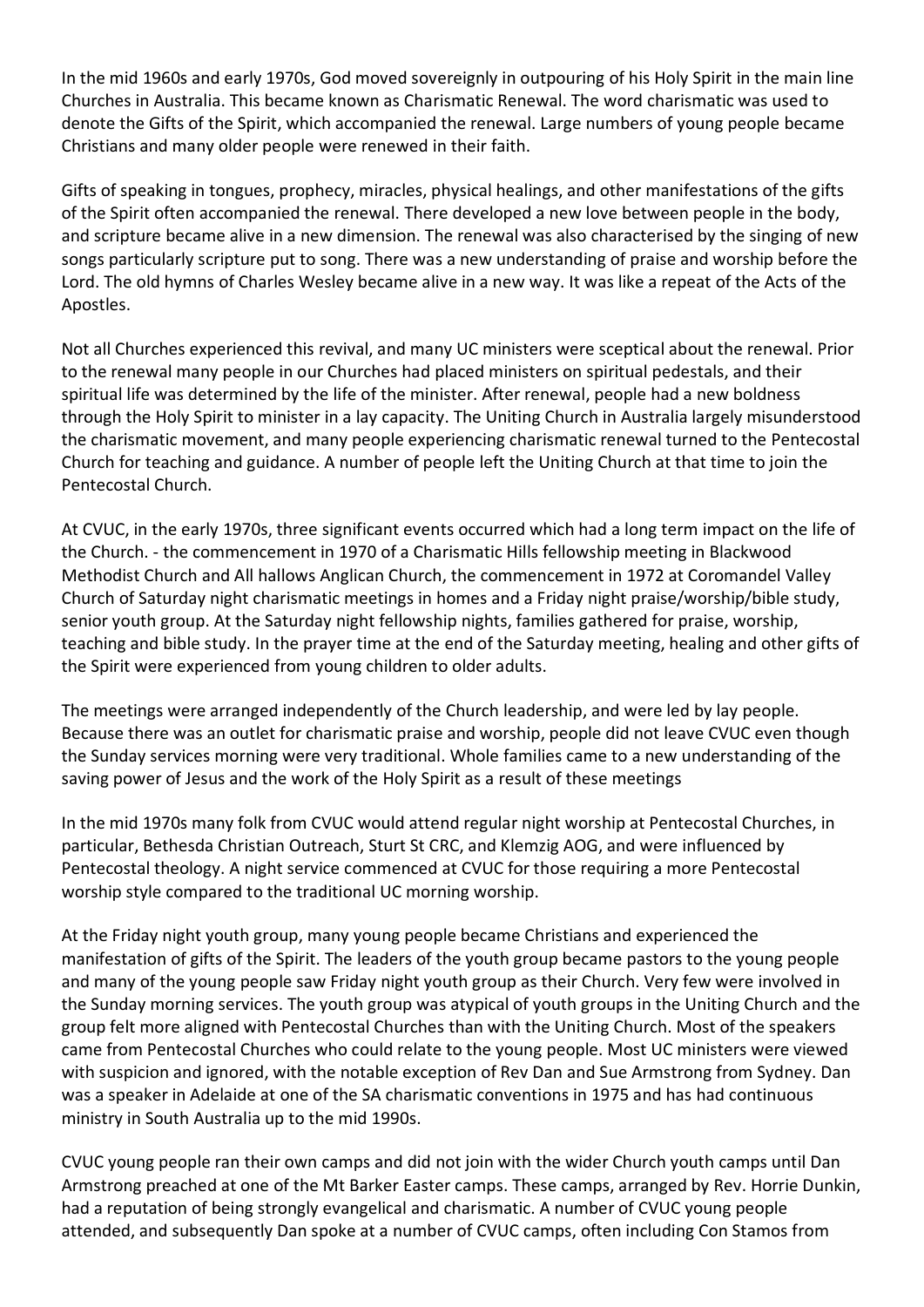Sydney. A local CVUC camp was held at Longwood in 1981 where Dan Armstrong and Con Stamos spoke. On the Sunday morning there was an outpouring of the Holy Spirit accompanied by repentance and new life. Many lives were profoundly affected.

In 1985 Sue Armstrong spoke at a large CVUC youth camp at Cudlee Creek. About 250 young people attended from may Churches across the state. Again there was an outpouring of the Holy Spirit with "signs and wonders" and repentance, and large numbers were converted. Many people today point back to this camp as a watershed in their spiritual life, and are in ministry today.

Bruce Wauchope remembers that there were several times in the youth group at Coro when the presence of the Holy Spirit was physically tangible as a light/glow or wind. These times left many permanently changed. "At the Longwood camp in 1981 at the Sunday morning session, the back door of the hall opened with a bang and a strong wind swept over the gathering from back to the front." (The team of cooks observed the manifestation of the spirit through the large servery opening as they prepared lunch. To them it was like a wind blowing in waves over a wheat field - some of the wheat stood, some fell over).

*"Liz Dicks now Liz Corbett went over like a tree felling, fell to the right and hit her head on a corner of one of the seating benches. She was not hurt. People went in all directions like matches. No one was hurt. Chairs went everywhere, people were all on the floor. It was all I could do to stay standing. As I did I had a picture of my heart as a churning mess, and above it the beauty of God. Then there was this huge outflow from God into the churning darkness of my heart. I wept profusely.*

*As we came to - Dan Armstrong was praying for people - for many the work had been done. Some older Christians after the camp said to me that what had happened would not do any good because they all fall away and won't be believers in 10 years. Many of those affected have gone on to do mission work and service of different forms*

*These were the times that the Word met us in the Spirit and brought us into the community of God. People are changed when they meet with God not hear about Him."*

As a result of the 1985 Cudlee Creek camp, in the late 1980s, the youth group organised three weekend conventions, two at the Blackwood Recreation Centre and one at Norwood High School. The conventions attracted 400 to 500 young people from Uniting Churches around the State. The conventions were evangelistic and older people from CVUC assisted as counsellors at the night rallies. The speakers were Dan and Sue Armstrong, Con Stamos, Craig Bailey and Mark Elford. This was a significant time for Coro Church as large numbers of people became involved in this outreach work. It was a spiritual awakening for many people. In the late 1980s and early 1990s, Craig Bailey and Mark Elford, both ex CVUC youth leaders and gifted with evangelism zeal for the gospel, spoke at many country and suburban youth camps. Churches recognised the ministry gifts of these men.

The Lord has raised up from the body all the youth group leaders, and the Appendix gives details of the youth leaders over the 30 year period. Large numbers of young people responded to the call of God on their lives and are scattered throughout Australia either in part time or full time ministry in many denominations and Missions. Numbers in the youth group have varied over the years but their aims have remained unchanged. The group has always attracted young people from other Churches in the hills area, and from time to time this can be 60% of the group. It is a place where people invite friends who are looking for meaning for life. In the late 1990s, numbers had again reached 70 to 80 people meeting on Friday nights.

In the mid 1970s very little ministerial oversight and guidance was provided at CVUC. The Church at Blackwood was large and consumed all of the pastor's time. Not all people at CVUC experienced renewal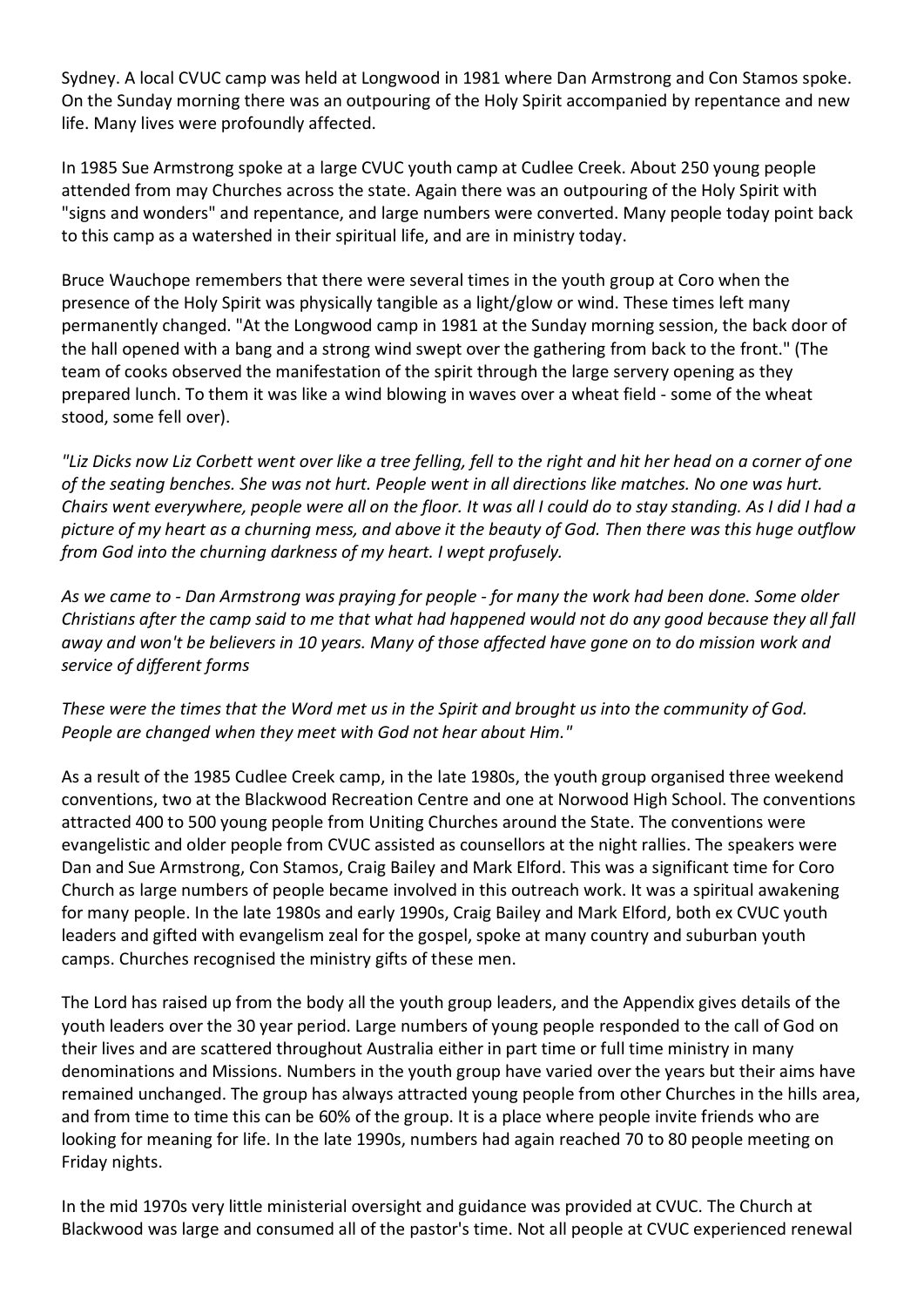in the Holy Spirit, and the gift of speaking in tongues had the potential to cause division in the Church. Those who were renewed had a burning desire to share the renewal of the Holy Spirit with others.

As a result of family connections, teams of mainly young people went to Uniting Churches in Karoonda, Dowlingville, Bordertown, Naracoorte, and Keith during the mid 1970s and early 1980s. As a result of these visits many people became Christians and renewed in the Holy Spirit. The teams comprised young Spirit filled teenagers and older people.

The early visits to country towns were arranged by the lay people without ministerial oversight. This was partly due to lack of support and understanding by local ministers to the renewal, and an understanding by the team that all gifts for ministry were available to lay people in the body.

In the late 1970s when the Uniting Church was formed, a number of renewed people with leadership and eldership gifts resigned as members of the Coromandel Valley Uniting Church but remained as part of the local Church.

In 1982 approximately 25 people, not included above, left CVUC and started a new church called The People Of The Way. It was a difficult time for the leadership of CVUC, and it was some months before the Church settled down

The Lord continued to bring people to the Church and in 1980 average Sunday worshipping numbers had grown to 130. Rev Arthur Jackson was an outstanding teacher/preacher of the Word, and he encouraged the young people in their missionary zeal for the Lord. The youth group continued to grow with numbers reaching up to 80 young people on Friday night praise and prayer time.

During Rev Arthur Jackson's ministry the new songs of praise being sung at the Friday night Youth Group and at Sunday night services were gradually introduced to the Sunday morning traditional Church service. This was an important first step in bringing the renewal movement into the main stream life of the Church.

Arthur Jackson was responsible for breaking down the barriers between those who spoke in tongues and those who did not. There were no first class or second class Christians. He also provided sound teaching on the work and person of the Holy Spirit. This helped a large number of people some of whom had adopted some extreme views about the healing ministry and some Pentecostal theology.

During Arthur's ministry, home bible study groups commenced as people wanted to come together to share God's word. These groups have proved invaluable not only for encouraging close fellowship, but also to integrate new people into the body life of the Church.

In the late 1970s and early 1980s a number of people at CVUC were involved with New Creation Teaching Ministries, NCTM. To those involved in the youth group, NCTM did not appear to support the renewal movement and the message of grace, clearly taught by NCTM, was not readily received.

Rev Rod James was appointed minister at CVUC in 1983 and in theological understanding was similar to Rev Arthur Jackson. He introduced the Life In The Spirit course, which was an Uniting Church approach to the Pentecostal teaching on baptism in the Spirit. A significant number of people were filled and refreshed in the Spirit.

Sunday morning services continued the slow definite change from traditional conservative worship to one incorporating freedom of praise and more lay involvement in the services. The format of the Church services now included at least 15 minutes of opening worship using the new songs of the renewal. Rod was an outstanding evangelical preacher and many people came to life under his ministry. As numbers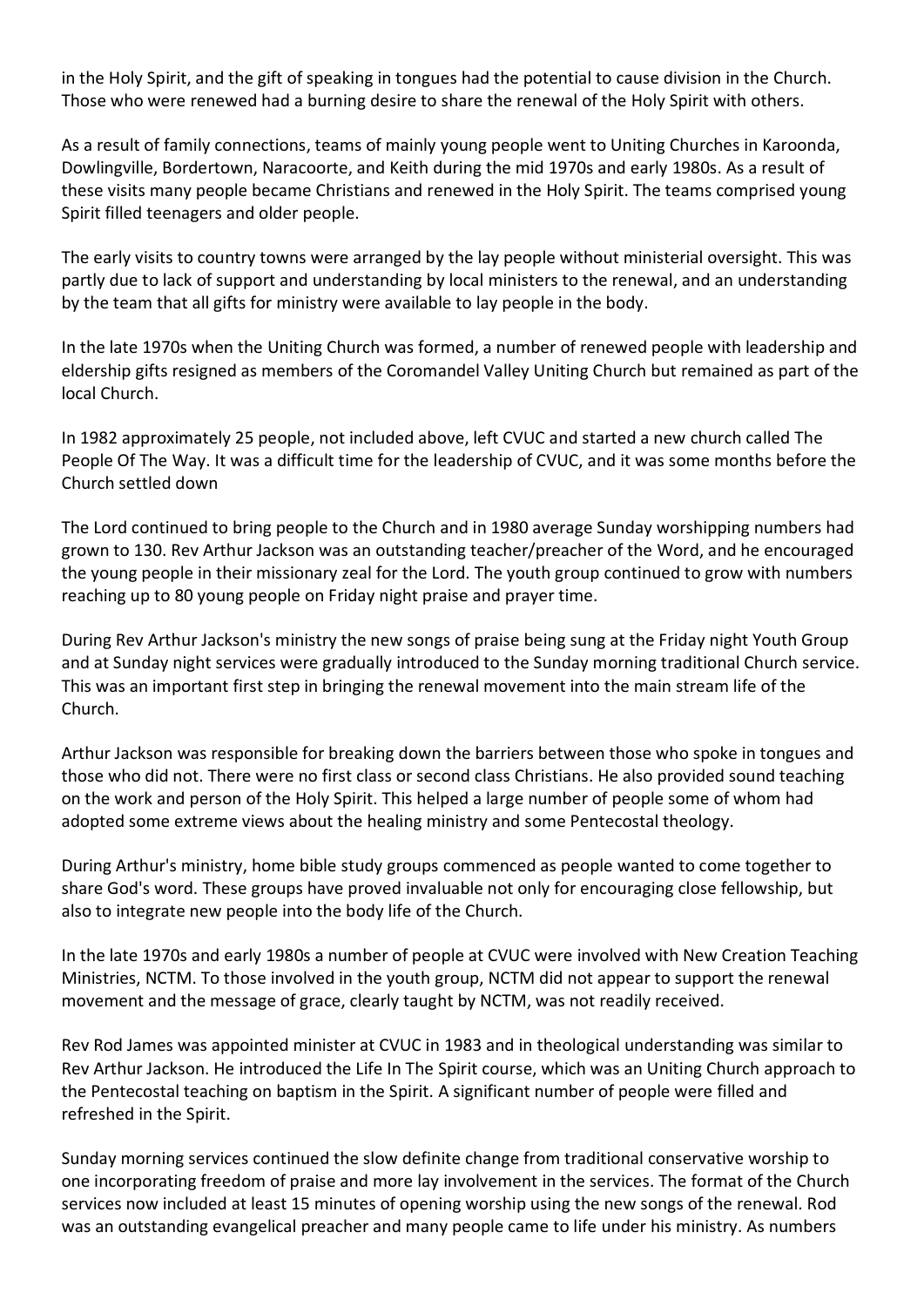grew, the demands on the minister increased and Colin Beaton provided lay pastoral assistance half time during 1990. Increased administration necessitated the appointment of a half time administrator and Ros Byrne was appointed in 1991.

In 1985 the church building, which had been enlarged in 1980 to increase seating to 140, was full and two morning services commenced. Many young people who had met their future partners in the youth group remained as married couples in the life of the Church and influenced the style of worship at the later Sunday service.

The older people and most Magarey families attended the early service and the younger families the later service. The Magarey families had made a significant contribution to CVUC. The Magareys owned the 40 acre apple and pear orchard adjacent to the church building. In the 1960s, they and a few others were instrumental in keeping the Church open. In the late 1980s there were 9 related Magarey families worshipping at CVUC.

The Sunday night service closed in the early 1990s as the style of the later morning service now met the needs of those who attended the night service.

This was an important step as the night service (where held) in most Uniting Churches catered for young people who did not attend traditional morning worship. The thrust at CVUC, consciously or unconsciously, was towards intergenerational worship - all age groups worshipping together. The night service was later reopened in 1998 on a monthly basis as an outreach service.

CVUC continued to grow, and in 1990 both morning services were full. New people came from a wide range of denominations, Baptist, Pentecostal, Independents etc. as well as some who not been to Church for many years. This is still the case. In 1993 investigations commenced to provide increased accommodation. In 1992 Rev Deane Meatheringham was appointed minister at CVUC to replace Rod James.

Again Deane was similar in theological outlook to Rod James, and the strong evangelical preaching of the Word continued. The Church continued to grow, albeit slowly, because of limited accommodation. Deane had been Director of NCT ministries for many years and the Lord called him back into the pastoral ministry.

A change in people's attitude to singing hymns, songs, and scripture choruses took place early in Deane's ministry. In the late 1980s all hymns, songs, and scripture choruses, were put on transparencies for use on overhead projector. This coupled with the use of the new New Creation hymns/songs led to more freedom in the service. In the late 1990s they were all referred to as songs.

Ray Elford was appointed half time pastoral assistant at the beginning of 1992. As the Church continued to grow, further assistance was required and Rev Gordon Martin was appointed half time as a pastoral assistant in 1996. Gordon retired at the end of 1999 and was replaced with Geoff Hill in January 2000. In the late 1990s a ministerial staff team met weekly to review pastoral concerns and administration matters. The team comprised Pastor, Pastoral Assistants, Administrator and Children's and Youth Coordinator.

Deane's teaching of grace and the trinitarian view of our relationship in the God head, has brought freedom to many, enslaved in a theology which placed man's effort of reaching and finding God as the driving spiritual force in their lives.

During Deane's ministry the Alpha course was introduced which replaced the Life in The Spirit course. Many people have grown in their faith as a result of the Alpha course. Some became new Christians. As a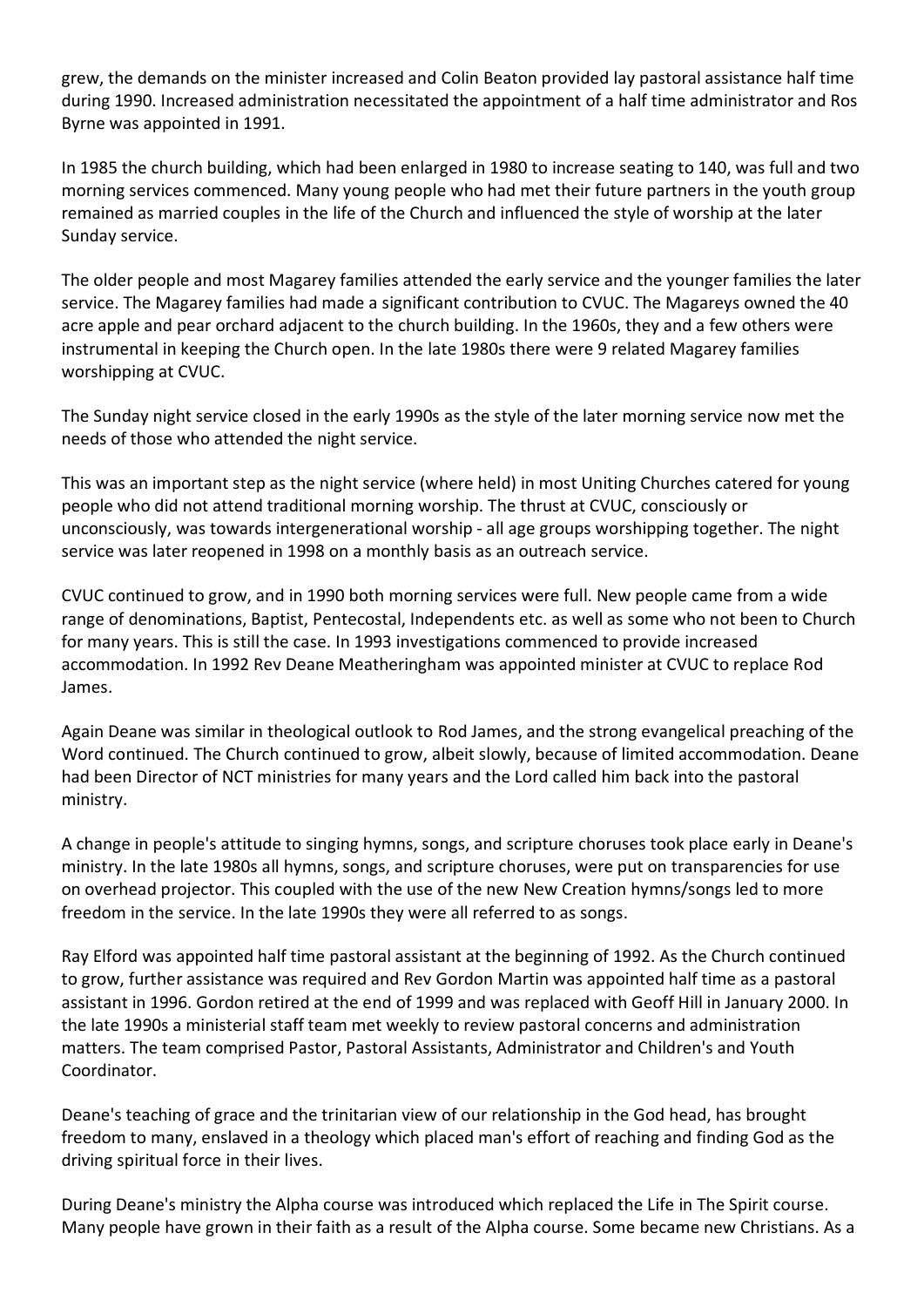result of Deane's connection with New Creation Teaching Ministry he was invited to preach at various country Churches. He took a team of people from CVUC to assist in the weekend ministry.

Deane also introduced the Discovering Church Membership Seminar, which covered three main areas; our evangelical theology within the UC, belonging to the Church family, and church structure. It became the norm for new worshippers to take up membership.

In 1998 a new 400 seat church was built in Coromandel Valley 1 km South of the existing church building. During the planning and construction phase, the Church experienced God's provision in many ways.

It was not without pain, and a few families left the Church as result of the new building. The financial response by the people was outstanding. The project was supported by 95% of the congregation.

The new church, incorporating a sound system appropriate to the size of the building, has provided the opportunity to introduce a large musician group with grand piano and singing group. This was a quantum increase compared to the old church. Together with excellent acoustics, the praise of God's people has enriched the whole worship service.

In the 12 months since the new church was opened there was a dramatic increase in worshippers - some 110 new faces. Two factors contributed to this increase. People knew that there was ample room for children and babies without being crushed, and friends were invited.

The second factor was the introduction of a new children's ministry program, KBG (Kids belonging to God) to replace the Sunday School type program, and the appointment of Simon and Cath Moore as children's ministry coordinators.

Some 80 adults are involved in the KBG program, and the roster system has reduced the number of Sundays per year working in the KBG to 8 for most helpers. This has overcome the previous problem of Sunday School teachers being separated from the Sunday worship.

Two other groups have had an influence on the body life, the previously mentioned Sunday School and the formation of a Junior Youth group in the late 1980s. Leaders of these groups are given in the Appendix. The Sunday School was formed when the Church opened in 1850 and always been part of the life of the Church. Up to the late 1980s it arranged family picnics and social occasions, which has always been an important part of the life of the Church of bringing people together.

The Junior Youth group formed in the late 1980s catered for young teenagers who were too young for the senior group. The program, mainly social, was aimed at developing group friendships.

A matter of crucial concern particularly to new worshippers, is the attitude of the Uniting Church to sexuality. CVUC is unanimous that same sex gender marriages are contrary to the authority of scripture, and therefore in 1999 the congregation declared itself an Evangelical Congregation within the Uniting Church in Australia.

Coromandel Valley Uniting Church has been particularly blessed over the last 30 years. The three ministers mentioned above have provided strong evangelical preaching of the Word, and have encouraged the lay people to respond to the call of God on their lives, and minister in the gifts they have been given.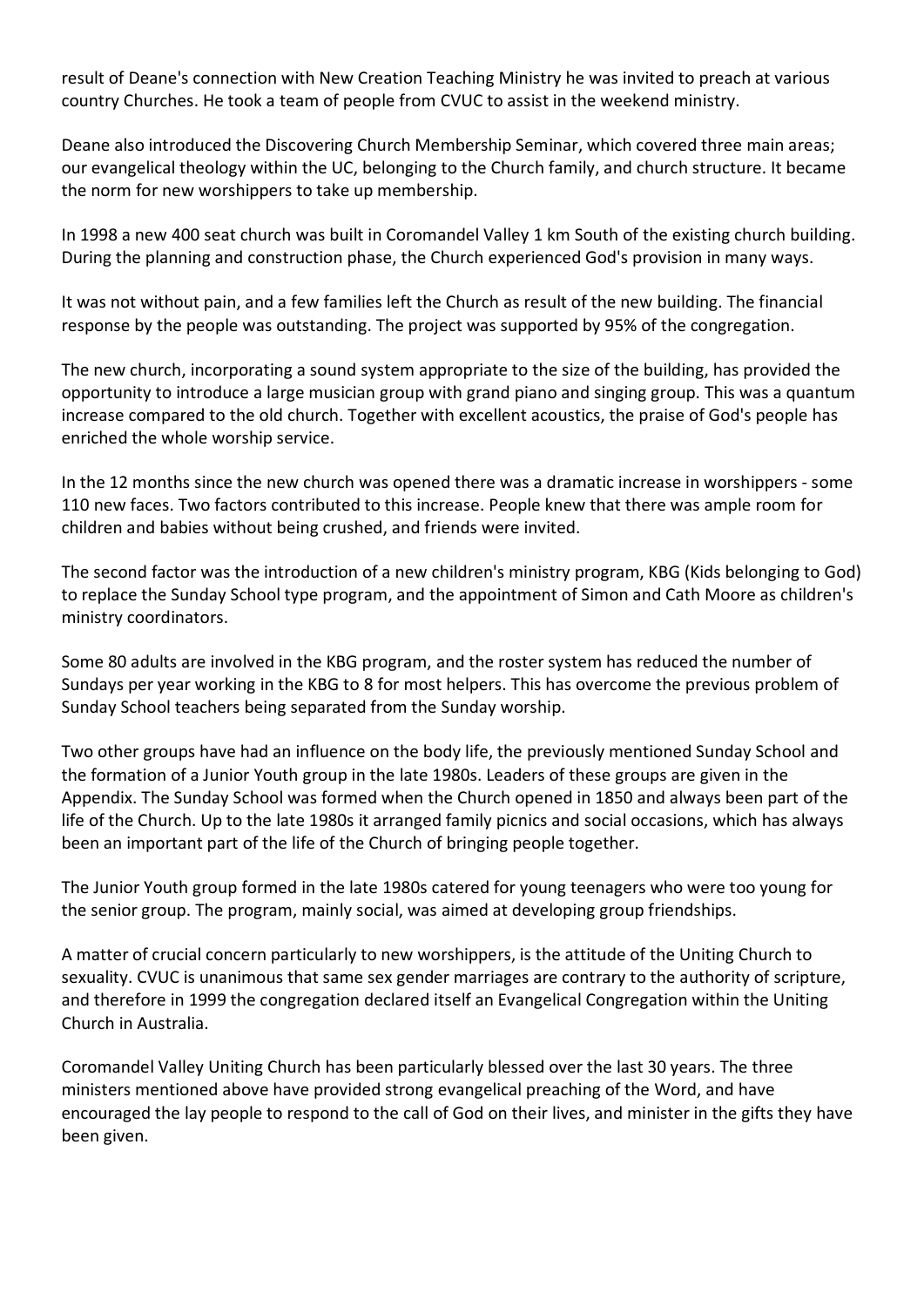### **SUMMARY**

*The above story, while it describes the events that have shaped the body life at CVUC, it is really the story of God dealing with His people. We have seen His patience and faithfulness in our mistakes and sinfulness and our attempts to discern His will for our Church. We give praise to our Father for the people he has raised up in our Church to proclaim the good news across the land. As we enter the next millennium we have confidence in the God who is our hope and salvation.*

## **APPENDIX**

#### **Senior Youth Group Leaders**

| David Potter                      | 1972, 73, 74                                                                   |
|-----------------------------------|--------------------------------------------------------------------------------|
| Ray Elford                        | 1975, 76, 77, 77, 78, 79, 80, 81, 82                                           |
| <b>Richard Hawk</b>               | 1983                                                                           |
| Ian & Tricia Fuss                 | 1984                                                                           |
| Craig & Kay Bailey                | 1985, 86, 87                                                                   |
| Mark & Joy Elford                 | 1988, 89, 1/2 90                                                               |
| <b>Alison Moore</b>               | 1/2 1990                                                                       |
| Peter & Kim Hobart                | 1991, 92, 93                                                                   |
| Leigh Cameron                     | 1994                                                                           |
| Nigel & Cath Litchfield           | 1995, 96, 1/2 97                                                               |
| Andrew & Debbie Potter            | 1/2 1997, 98                                                                   |
| Simon & Cath Moore                | 1/2 1999                                                                       |
| Simon & Caroline Dent             | 1/2 1999, 2000, 1/2 2001                                                       |
| Simon & Cath Moore                | 1/2 2001                                                                       |
| Adam & Cath Dunkley               | 2002 (combined with Junior Youth now Activ8, to form Coro Youth)<br>2003, 2004 |
| Sam Barnes                        | 2005                                                                           |
| <b>Junior Youth Group Leaders</b> |                                                                                |
| Phyllis Williamson                | 1980                                                                           |
| <b>Marie Nicholls</b>             | 1991                                                                           |
| David & Sue Thompson              | 1992, 93, 94                                                                   |
|                                   |                                                                                |

| David & Alison Moore | 1995                                                   |
|----------------------|--------------------------------------------------------|
| Matthew Harrison     | 1996                                                   |
| Mike Davis           | 1997, 98, 99                                           |
| Cath Greb            | 2000, 2001 (Activ8 combined with Senior Youth in 2002) |